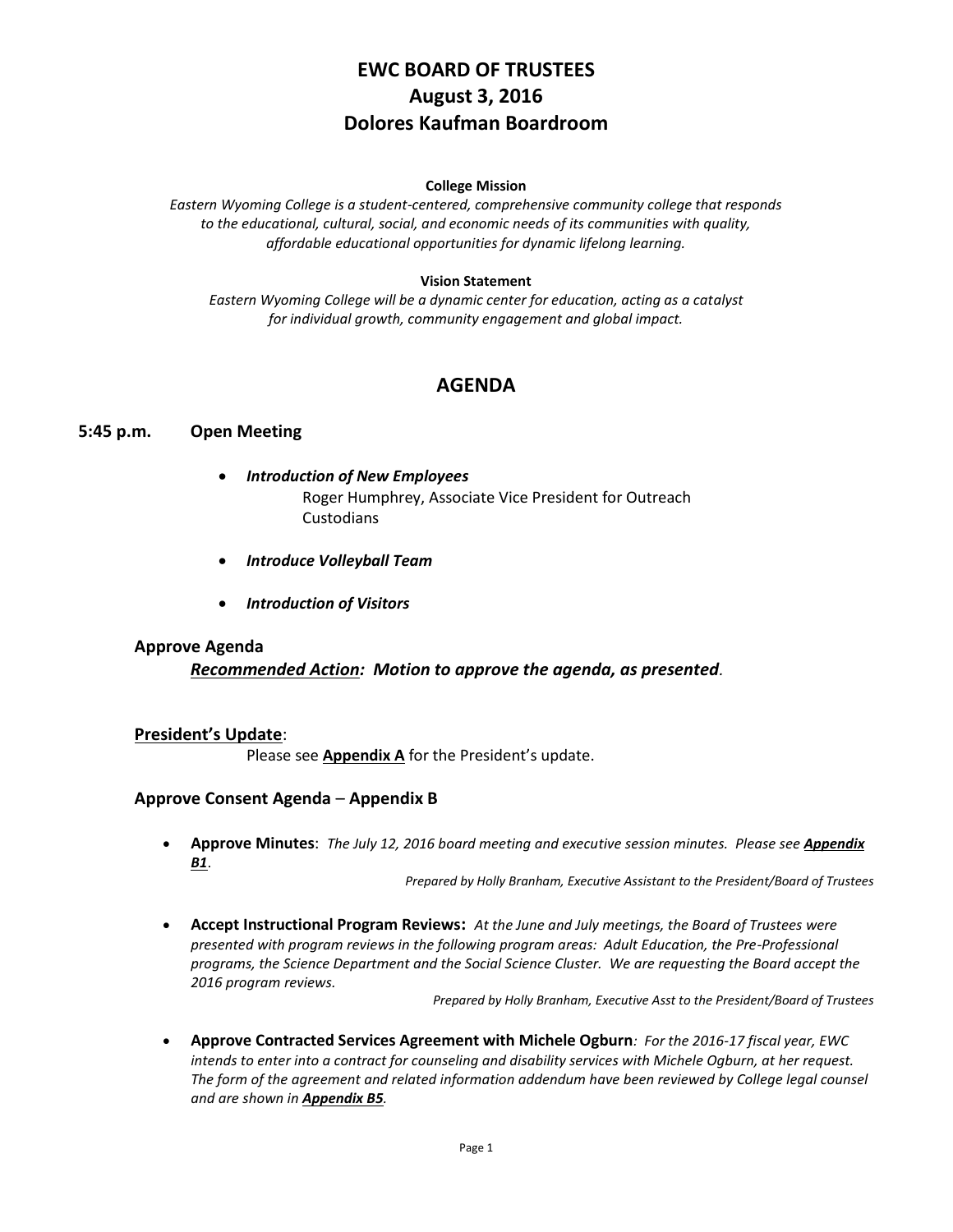- **Approve Resignation of Melissa Dishman**: *Melissa Dishman, Families Becoming Independent (FBI) grant coordinator has submitted her letter of resignation effective August 12, 2016. Prepared by Holly Branham, Executive Assistant to the President/Board of Trustees*
- **Ratify Banner Health Training Services Contract**: *As you will recall, the Board of Trustees were polled on Friday, July 15, and unanimously approved the Banner Health Training Services contract. Prepared by Holly Branham, Executive Asst to the President/Board of Trustees*
- **Ratify the appointment of Xi Feng to the Position of Data Anaylst**: *As you will recall, the Board of Trustees were polled on Friday, July 15, and unanimously approved Xi Feng for the position of Data Analyst. Mr. Feng graduated from the University of Illinois at Chicago in 2014 and got his master's degree there majoring in Statistics. After graduation, Xi worked as a Quantitative Analyst for CME Group where he did data analysis, data validation, queried the data, maintained the databases and also did programming. Mr. Fong will begin his employment with EWC on August 5, 2016.*

*Prepared by Holly Branham, Executive Asst to the President/Board of Trustees*

*Trustees, please feel free to contact Dr. Patterson prior to the board meeting regarding any questions concerning the consent agenda.*

*Recommended Action: Motion to approve the consent agenda, as presented.*

# **Action Items**

### **Approve Financial Report**

Please see **Appendix C** for the written financial report.

*Prepared by Mr. Ron Laher, Vice President for Administrative Services*

### *Recommended Action: Motion to approve the financial report, as presented.*

# **INFORMATION ITEMS**

### **Construction Projects Update**:

Please see **Appendix D** for a list of projects.

*Prepared by Mr. Ron Laher, Vice President for Administrative Services and Mr. Keith Jarvis, Director of Physical Plant*

### **Institutional Development Update**:

The Board will be presented with an update on the Foundation planning and development. *Prepared by Mr. John Hansen, Director of Institutional Development*

### **Student Services Update**:

Please see **Appendix E** for the Student Services update.

*Prepared by Dr. Rex Cogdill, Vice President for Student Services*

### **Academic Services Update**:

Please see **Appendix F** for the Academic Services update. *Prepared by Dr. Michelle Landa, Vice President for Academic Services*

o **Wyoming Department of Education (WDE)-679 College Achievement Report**: The 2015- 16 WDE-679 College Achievement report was submitted to the Wyoming Department of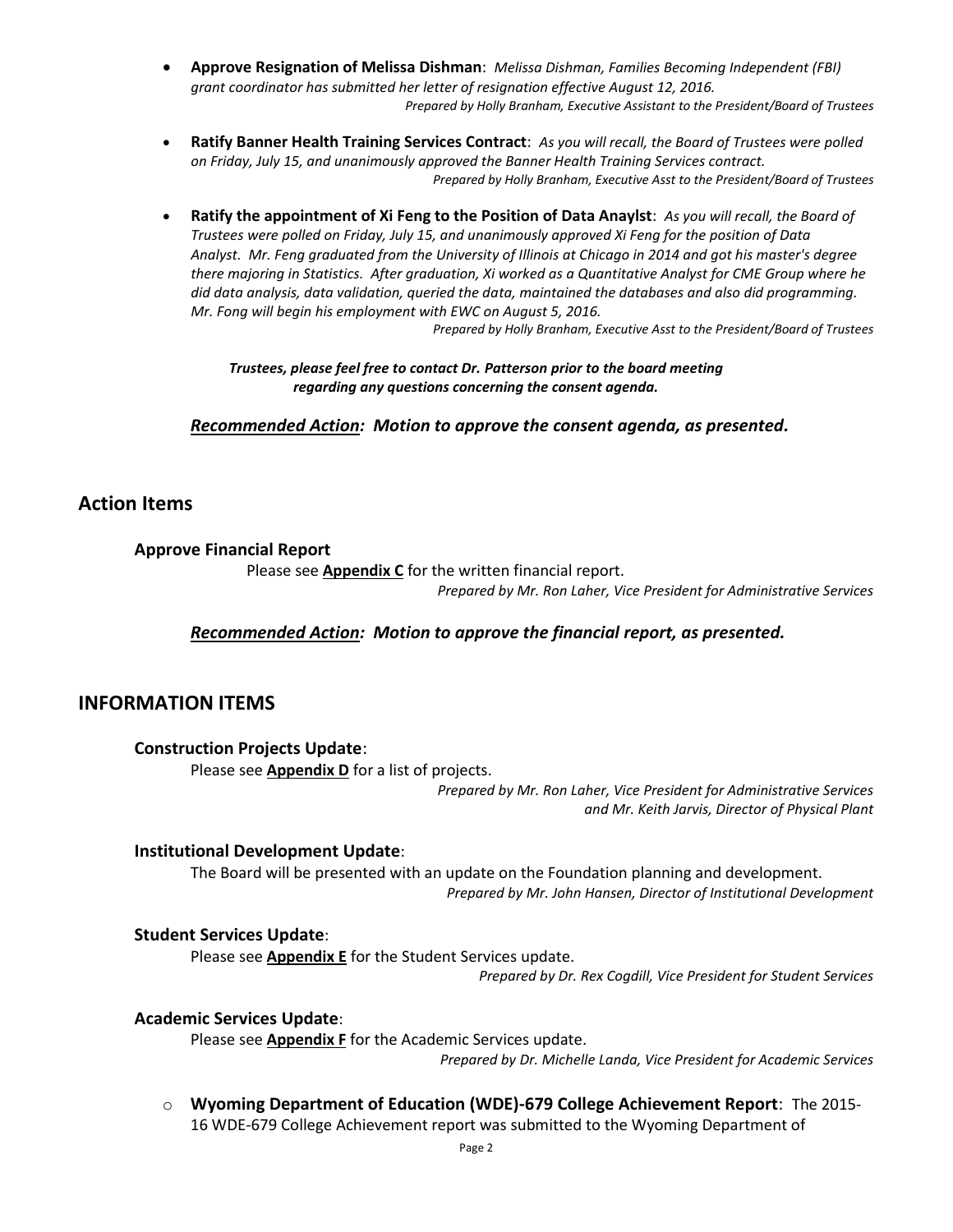Education on July 21, 2016. This report reflects the post-secondary achievement of first-year Wyoming high school students who graduated from high school in the 2014-15 year requiring remediation in mathematics or English based on Compass, ACT, or Accuplacer test scores. EWC had 103 students enrolled from 25 different Wyoming high school. Of these 103 students, 75 needed remedial math (72.8%), 36 needed remedial English (34.9%), and 36 needed both remedial math and remedial English. Please see **Appendix G** for further details.

*Prepared by Mr. Jim Maffe, Institutional Research Department*

## **Revised Administrative Rules**:

**Administrative Rule 3.2.1 Appointment of Faculty and Staff**: The Leadership Team has approved the revision to this Administrative Rule as proposed by the Personnel Advisory Council. The revision relates to pre-employment background checks of all final-candidate employees to help determine an applicant's overall employability. See **Appendix H** for details. **Administrative Rule 3.8.1 Professional Growth and Development for Benefitted Employees**: The

Leadership Team approved the changes to this Administrative Rule as proposed by the Professional Development Committee and Personnel Advisory Committee. The changes to this Administrative Rule further clarifies the criteria for Professional Development units and cost reimbursement. See **Appendix I** for further details.

**Administrative Rule 3.21.1 Paid Leave**: The Professional Development Committee recommended and the Leadership Team approved the revision to this Administrative Rule which will allow employees to use accrued Vacation or Health/Wellness Personal Leave days while on official College travel provided the trip's extended duration doesn't increase EWC financial costs. Further details can be found in **Appendix J**.

**Trustee Topics**

# **Executive Session – Personnel**

*Recommended Action: Motion to approve adjourning to executive session to discuss personnel.*

### **Adjournment**